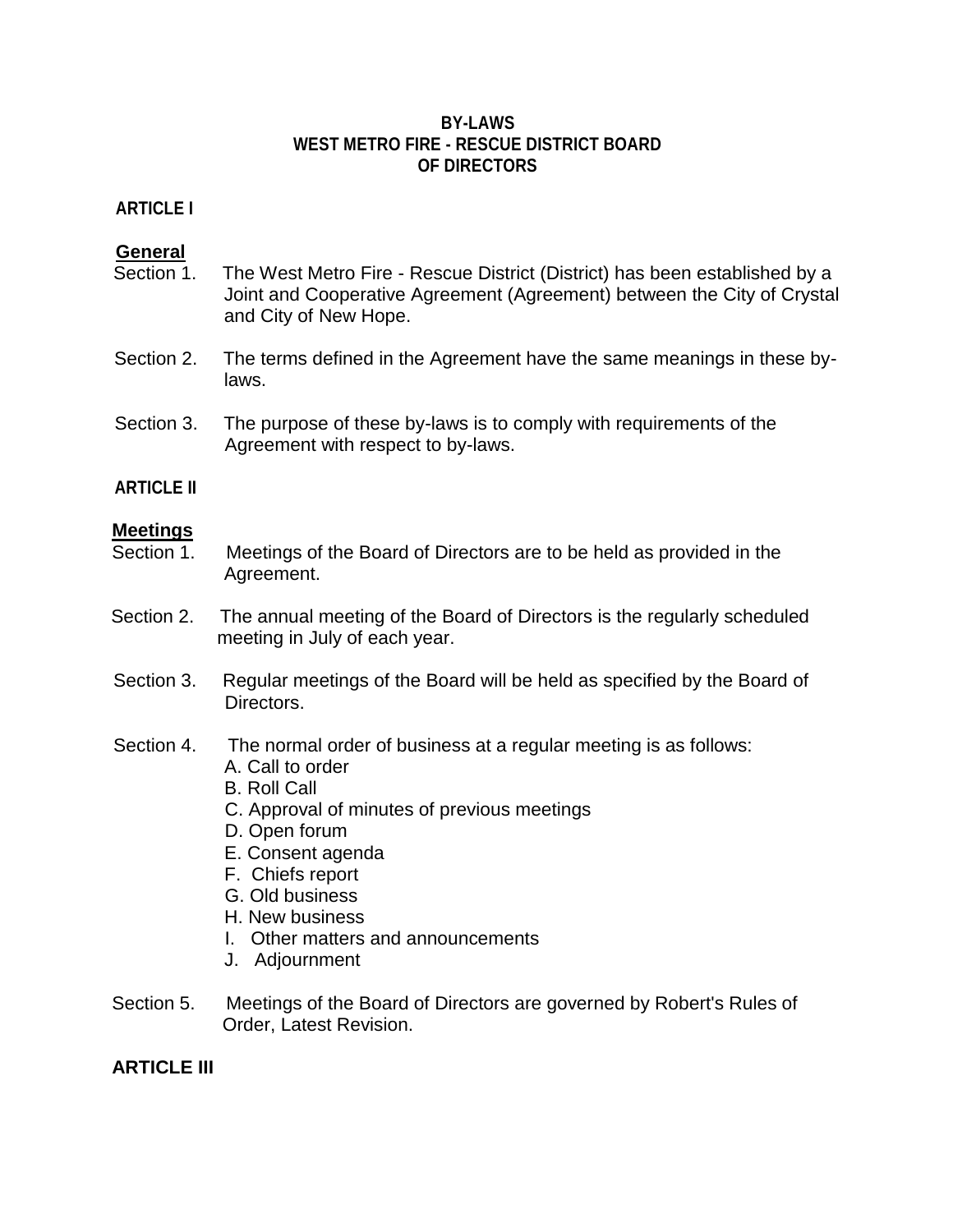## **Committees**

- Section 1 The Board of Directors may establish an executive committee consisting of (i) the President, (ii) the City Manager of New Hope, (iii) the City Manager of Crystal and (iv) the Vice President. The executive committee has the powers of the Board of Directors between meetings of the Board, subject to the direction and control of the Board. The executive committee may not amend these by-laws.
- Section 2. Other Committees (to be supplied)

# **ARTICLE IV**

# **Official Address**

Section 1. The official address of the District is: 4251 Xylon Ave. N., New Hope, MN 55428

The official address may be changed by resolution of the Board.

# **ARTICLE V**

## **Amendments**

Section 1. These by-laws may be amended by a majority vote of all directors at a regular or special meeting of the Board of Directors provided that a ten-day written notice of the meeting is provided to each director.

# **ARTICLE VI**

## **Financial Matters**

- Section 1. Disbursement of funds shall be in the manner prescribed by Minnesota Statutes Chapter 471.38 for second class, home rule charter cities, with the Fire District Chief acting in the role of City Manager. The Chief and the Board President shall sign all instruments of payment.
- Section 2. The Fire Chief or the Chief's designee may accept and make payments by electronic funds transfer and wire transfer, provided that all of the policy controls located in Minnesota Statutes 471.381 are enacted. These transactions are subject to the same approval requirements as any paper transaction and must meet all of the required policies of the financial institutions the District transacts with.
	- 1. Adopted the 30th day of March 1998.
	- 2. Revised the 1<sup>st</sup> day of July 1998.
	- 3. Revised October 3, 2001 Article ffl, Section 1. Executive Committee Definition
	- 4. Revised November 7, 2002 Article n, Section 2 change date of annual meeting from May to June.
	- 5. Administrative change-Article IV (replace comma with period) and VII underline